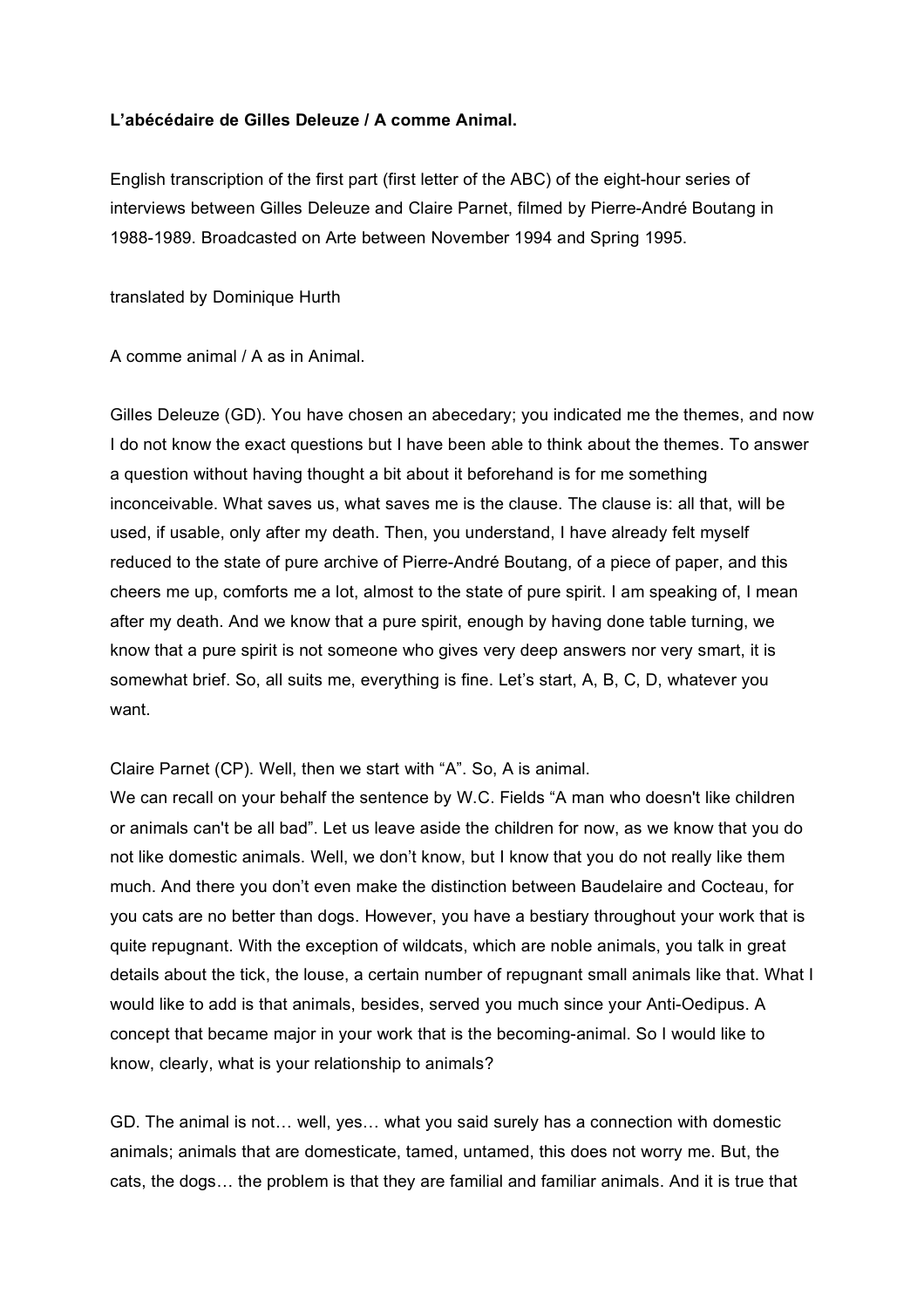familial and familiar animals, if domesticated or tamed, I do not like. Nevertheless, the domesticated animals that are not familial, not familiar, I like them much as I am sensitive in something in them. So, what happened to me is what happens in many families. I was without cat, without dog, and here comes one of our children, of Fanny and myself, brings in his small hands a cat that was not bigger than the small hand. He found it while we were on the countryside, he found it in a barn or I don't know what. And from this fatal moment, I have always had a cat home. Then, what am I finding unpleasant in these animals? Well, it has never been a calvary. I bear it. What do I find unpleasant? I do not like things that *rub.* A cat spends its time rubbing itself against you. I do not like that. A dog is another matter, what I fundamentally reproach the dogs for, is to bark. Barking seems to me the most stupid cry ever. God, there are many cries in nature; there is such a variety of cries. But the barking is the shame of the animal kingdom. Nevertheless, I bear it better, on condition that it does not last too long, the cry… I do not know how to say, the howling at the moon. A dog howling at the moon, I stand it better – (CP) than a howling to death? – to death, I don't know what. I stand it better than the barking. And since I have recently learnt that the dogs and the cats cheated on the (French National) Health Insurance, my antipathy increased. What I would like to say is that… what I say is completely silly, because the people who really love cats and dogs obviously have a relationship to cats and dogs that is not human. Let's say; for example children, it is obvious that children have a relationship to cats that is not a *human* relationship, but is a kind of relationship, either infantile, or a kind of… the importance is to have an *animal* relationship to the animal. So what is an *animal* relationship to an animal? An animal is not made to talk to, but, what I really cannot stand is the human relationship to the animal. I know what I say as I am living on a street, a deserted street, on which people take their dogs for a walk. What I have been hearing from my window is simply frightening. Frightening, the way people talk to their animal. And even psychoanalysis is so attached to domesticated animals, to the animals of the family. Any animal being, in the dream for example is analysed in psychoanalysis as the image of the father, the mother, or of children. Which turns the animal into a family member. This is execrable; I cannot stand this. Let us think about two masterworks of Le Douanier (Henri) Rousseau, "The dog in the cart", that is really the grandfather, the grandfather in pure state, and "The war", the war horse, that is a real creature. The question is what relationship do you have to the animal. If you have a human relationship to the animal, but once again, generally speaking, people who love animals do not have a human relationship to the animal, they have an animal relationship to the animal. And then, it is beautiful. Even the hunters – though I do not like hunters - have an astonishing relationship to the animal.

Well. So I think that you asked me further... the other animals. So, it is true that I am fascinated by animals such as spiders, the ticks, the lice and all that. It is as important as the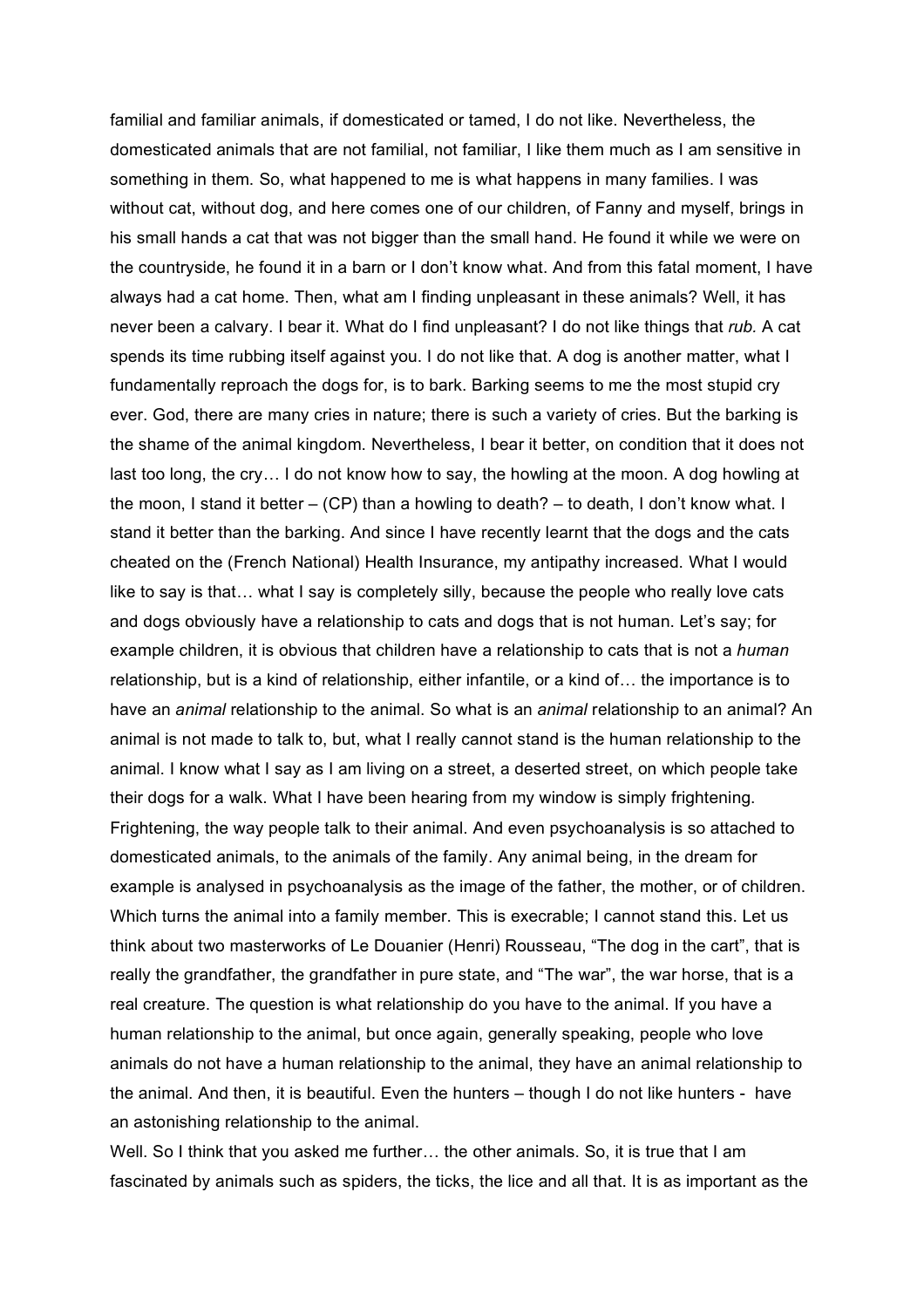dogs and the cats; and is is also about relationships to animals, someone who has ticks, lice. What does this mean? These are very active relationships to animals. So what does fascinate me in the animal? Because my hate of certain animals is nourished by my fascination for many animals. If I try to vaguely count, what shocks me in an animal, the first thing that fascinated me is that every animal has a world. It is curious because many people do not have a world. They live the life of everyone's life, no matter who, no matter what. Animals have worlds. An animal world, what is it? It is sometimes extraordinary limited. And this is it that moves me. Finally the animals react to very few things. Several sorts of things… Please interrupt me if you….

## (…)

So the very first characteristic of the animal is the existence of specific, peculiar animal worlds; and it is perhaps, sometimes, the poverty of those worlds, the reduced character of those worlds that interest me a lot. For example, we have been previously talking about animals such as the tick. The tick responds or reacts to three things. Three stimuli. Nothing more in a nature that is a huge nature, three stimuli, that's all. It tends towards the edge of a branch, attracted by light. It can wait on top of that branch for years without eating, without anything, totally amorphous. Well, it waits for a ruminant, an herbivore, an animal that passes under its branch, ready to drop; it is a kind of an olfactory stimulus. The tick smells the animal passing under its branch. The second stimulus; the light then the smell. Then, once fallen on the back of the poor animal, it will look for the least hairy area. Here a tactile stimulus. And it sinks into the skin. It does not care about anything else. In a swarming nature, the tick extracts three things.

CP. And this is your dream of life? This is what interests you in the animals?

GD. This is what makes a world. This is what makes a world.

CP. Hence your relationship animal/writing. The writer is for you also someone who has a world.

GD. It is more complic… Well, I don't know. There are other aspects. It is not enough to have a world to be an animal. What absolutely fascinated me are the issues of territory. And with Félix we developed a concept, almost a philosophical concept, on the idea of territory. The animals with territory (there are animals without territory) are prodigious. Because constituting a territory is nearly the birth of art. When we look how an animal marks its territory, everybody knows and appeals the story of anal glands, of urine, with which it marks the borders of its territory. But it exceeds this. What intervenes in the marking of a territory is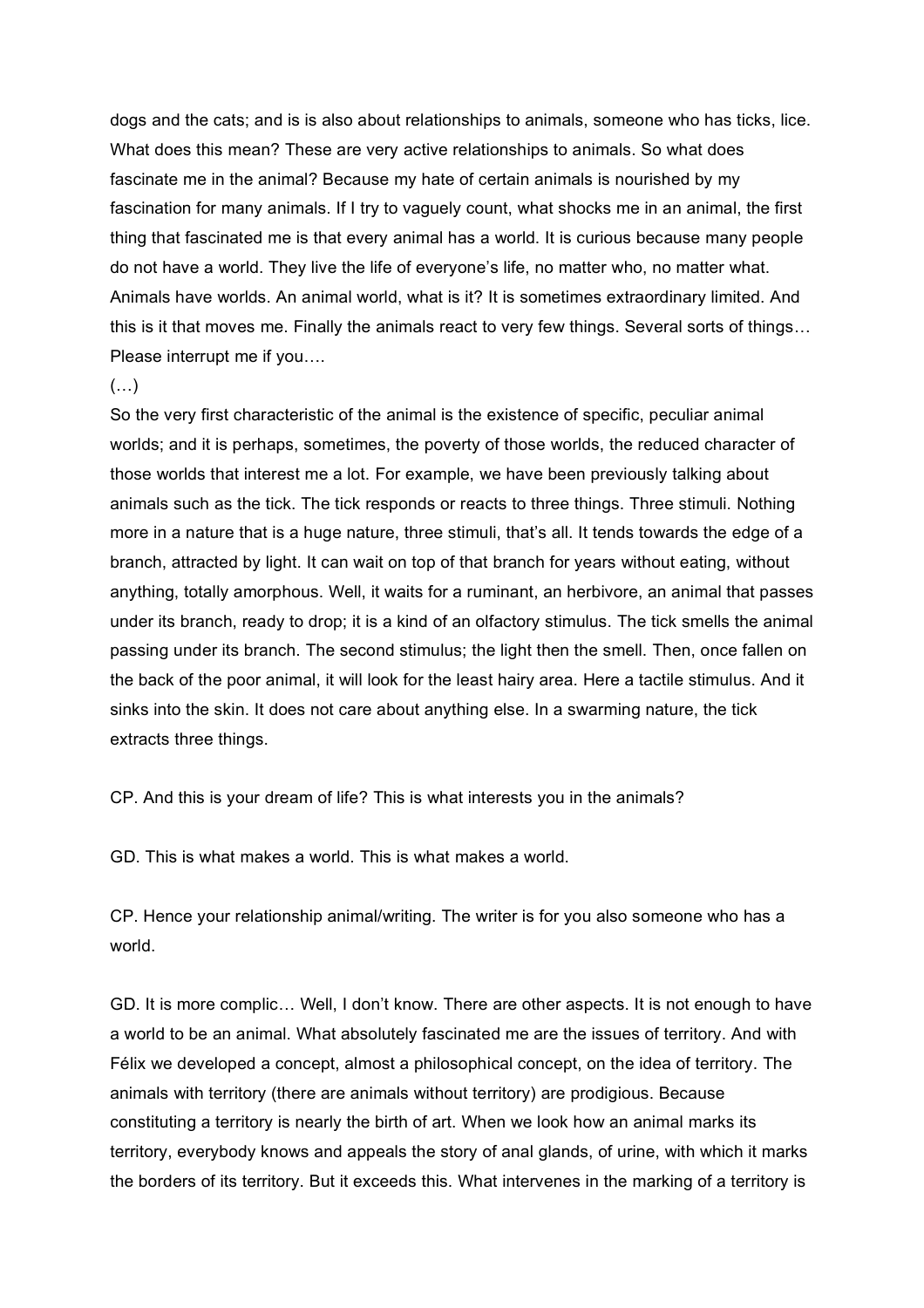also a series of postures, such as bending, lifting; a series of colours. The drill for example, the colours of the drill's rump, manifested at the border of the territory. The colour, the singing, the posture. These are the three determinants of art. I mean, the colour, the lines – the animal postures are sometimes real lines. Color, Line, Singing. It is art in its pure state. So when they leave their territories, or when they come back in their territories, their behaviours; the territory is the domain of property. It is curious that it is in the property, as my properties, in the manner of Beckett or Michaux. The territory is the properties of the animal. Leaving the territory means to venture itself. There are animals that recognise their spouses; they recognise their spouse in the territory but not outside the territory. CP. Which one? GD. These are wonders.

A bird, I don't know which one anymore. Believe me. So with Félix, and here I leave the animal and raise a philosophical question, as we are mixing a bit of everything in the abecedary. We sometimes reproach the philosopher for creating barbaric words. For some given reason, I think about this notion of territory. And I say that the territory only exists in relation to a movement from which it leaves. In order to bring this together, I need a work outwardly barbaric. Henceforth with Félix, we constructed a concept that I like a lot that is of 'deterritorialization'. We have been told that it is a word difficult to tell. What does it mean? is it necessary? It is here a beautiful case of a philosophical concept that can only exists in a world that does not exist yet. Even if we later discover that the equivalent exists in other languages. For example, I later realised that in Melleville, the world 'outlandish' was always coming back. 'Outlandish' – I don't pronounce it right, you can correct it yourself – is exactly the deterritorialised. Word by word. So, for the philosophy, before returning to animals, for the philosophy, it is outstanding. We sometimes need to invent a word such as barbaric to realise a notion with new claims. The notion with new claims is that there is no territory without a vector of leaving the territory, there is no leaving the territory, no deterritorialization, without a vector of reterritorialization elsewhere.

So, this functions for the animals, and this is what fascinates me. What roughly fascinated me is the entire domain of signs. The animals send out signs, they emit signs, they do not cease to produce signs in the double sense that they react to signs, e.g. a spider, it reacts to signs and produces signs. Such as the known signs… is this a sign (footsteps) from a wolf? Is this a wolf or something else? I admire the people who can recognise, such as hunters, real hunters and not the one from hunting societies, but the real hunters who are able to recognise the animal that passed by. Then they are animals; then they have an animal relationship to the animal. This means having an animal relationship to an animal. It is incredible.

CP. Then this view on signs, this reception of signs bond the animal to the writing?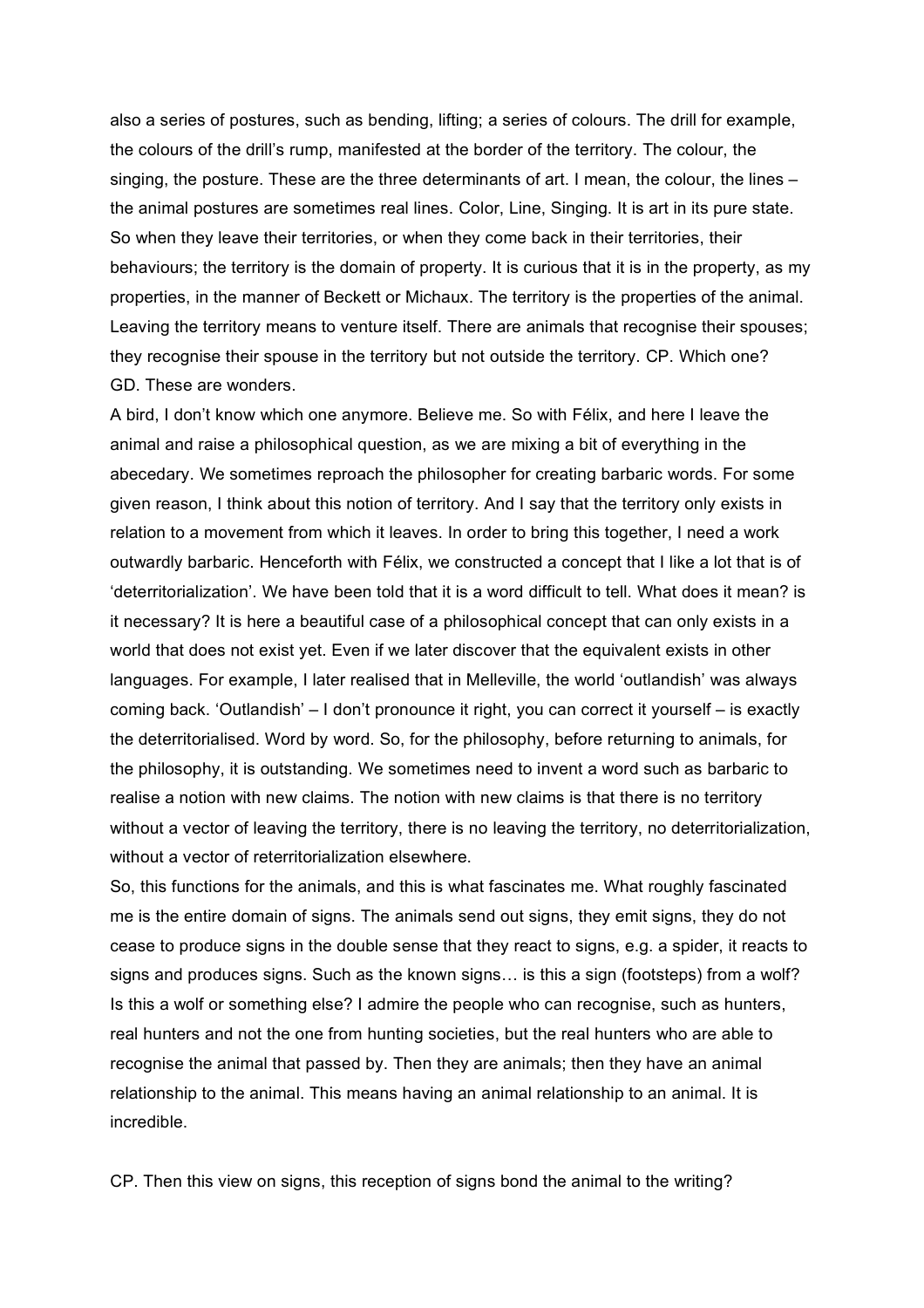GD. Yes. If someone would ask me what an animal is, I would answer "a being on the lookout". It is a being fundamentally on the lookout. CP. As the writer?

GD. Well, yes, the writer is on the lookout. So is the philosopher. Of course we are on the lookout. For me, you know, you see, the ears of an animal. Well it does nothing without being on the watch. An animal never keeps still. While eating, it has to watch out if anything is happening in its back, on its sides, etc. Such an existence on the lookout is terrible. So you are doing the connection between the writer and the animal.

CP. Well you have done it before I did.

GD. We should almost say. Well, a writer. What is it? Evidently a writer writes for the readers. But what does this 'for' mean? It means to 'the attention of'. A writer writes to the attention of the readers in the sense that he/she writes for readers. But the writer also writes for non-readers, which means not in 'the attention of', but 'in the place of'. 'For' means two things, it means 'in the attention of' and 'in the place of'. So Artaud wrote pages that everyone knows, "I write for the illiterates", "I write for the idiots". Faulkner writes for the idiots. This does not mean that the idiots read him, this does not mean that the illiterates read him, it means "in the place" of the illiterates. I can say I write in the place of the savages, I write in the place of the animals. And what does this mean? Why do we dare saying something like that? I write in the place of the illiterates, the idiots, the animals. Because this is what we do when we write. When one writes, it is not a small private affair. It is really the buggers, the abomination of the literary mediocrity, of all times, but especially at the moment, that make people believe that in order to write a novel, a small private affair is sufficient. A grandmother who died from a cancer; or one's love story, and so on, one makes a novel out of it. It is a shame. It is a shame when it is like that. To write is not a small private matter; it means to fall into a universal matter. In the novel or in philosophy, so what does this mean?  $(\ldots)$ 

CP. So this writing for and writing in the place of, is what you said in Thousand Plateaus about Chandos and Hofmannstahl in this beautiful sentence: "Writers are sorcerers because they experience the animal as the only population before which they are responsible".

GD. Absolutely. And for one simple reason, it is not at all a literary statement such as what you just read from Hofmannstahl. It is something else. Writing means necessarily pushing the language, and pushing the syntax, because the language is the syntax, it is pushing the